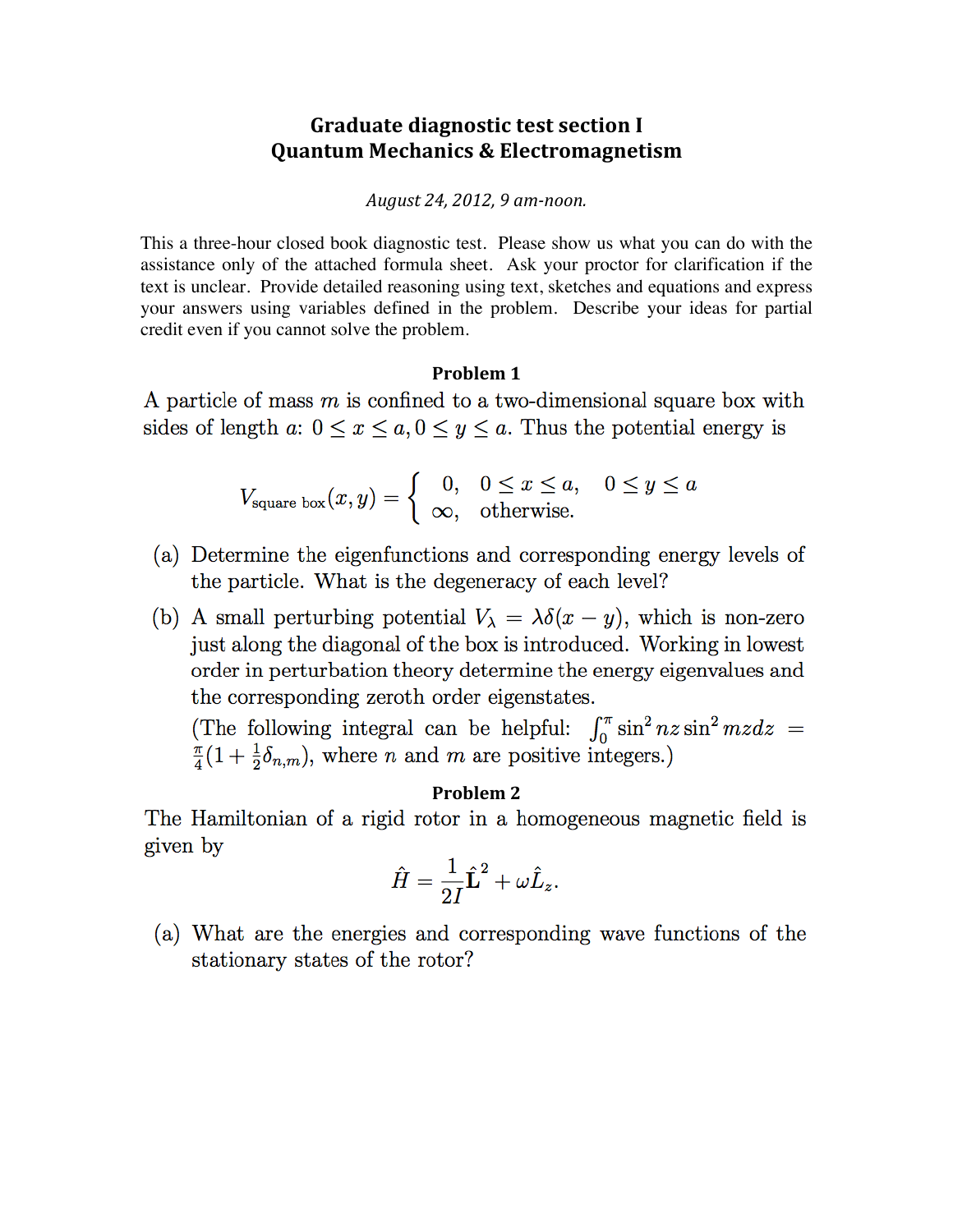(b) At  $t = 0$  the rotor is in the following state written in position space representation:

$$
\langle \theta \phi | \psi(t=0) \rangle = N \sin \theta \sin \phi.
$$

Determine the normalization  $(N)$ . Compute the expectation value of the energy and of  $\hat{L}_x$ .

(c) Give the state at  $t > 0$ .

### Problem 3

Two particles each of mass  $m$  are bound in a one dimensional harmonic oscillator potential and interact with each other through an attractive force. Hence the Hamiltonian is

$$
\hat{H} = \frac{\hat{p}_1^2}{2m} + \frac{\hat{p}_2^2}{2m} + \frac{1}{2}k(\hat{x}_1^2 + \hat{x}_2^2) + \frac{1}{2}K(\hat{x}_1 - \hat{x}_2)^2.
$$

(a) What are the energies and eigenkets of this system? Identify the four lowest energy states if  $K = \frac{k}{16}$ . (*Hint*: Consider rewriting the Hamiltonian using the following linear combinations of  $x_1$  and  $x_2$ :

$$
\zeta = \frac{1}{\sqrt{2}}(x_1 + x_2), \quad \eta = \frac{1}{\sqrt{2}}(x_1 - x_2).
$$

(b) Note that the one dimensional harmonic oscillator stationary states have the following property under parity:

$$
\phi_n(x) = \langle x | n \rangle = (-1)^n \langle -x | n \rangle = (-1)^n \phi_n(-x).
$$

- i. Assume that the two particles are identical zero-spin bosons. Write the total wave function for the three lowest energy states.
- ii. Assume that the two particles are spin  $\frac{1}{2}$  fermions. Which are the three lowest energy states?

#### Problem 4

Consider an isolated magnetized sphere of radius R with a uniform magnetization  $M<sub>o</sub>$ . Find the **B** field and **H** field everywhere.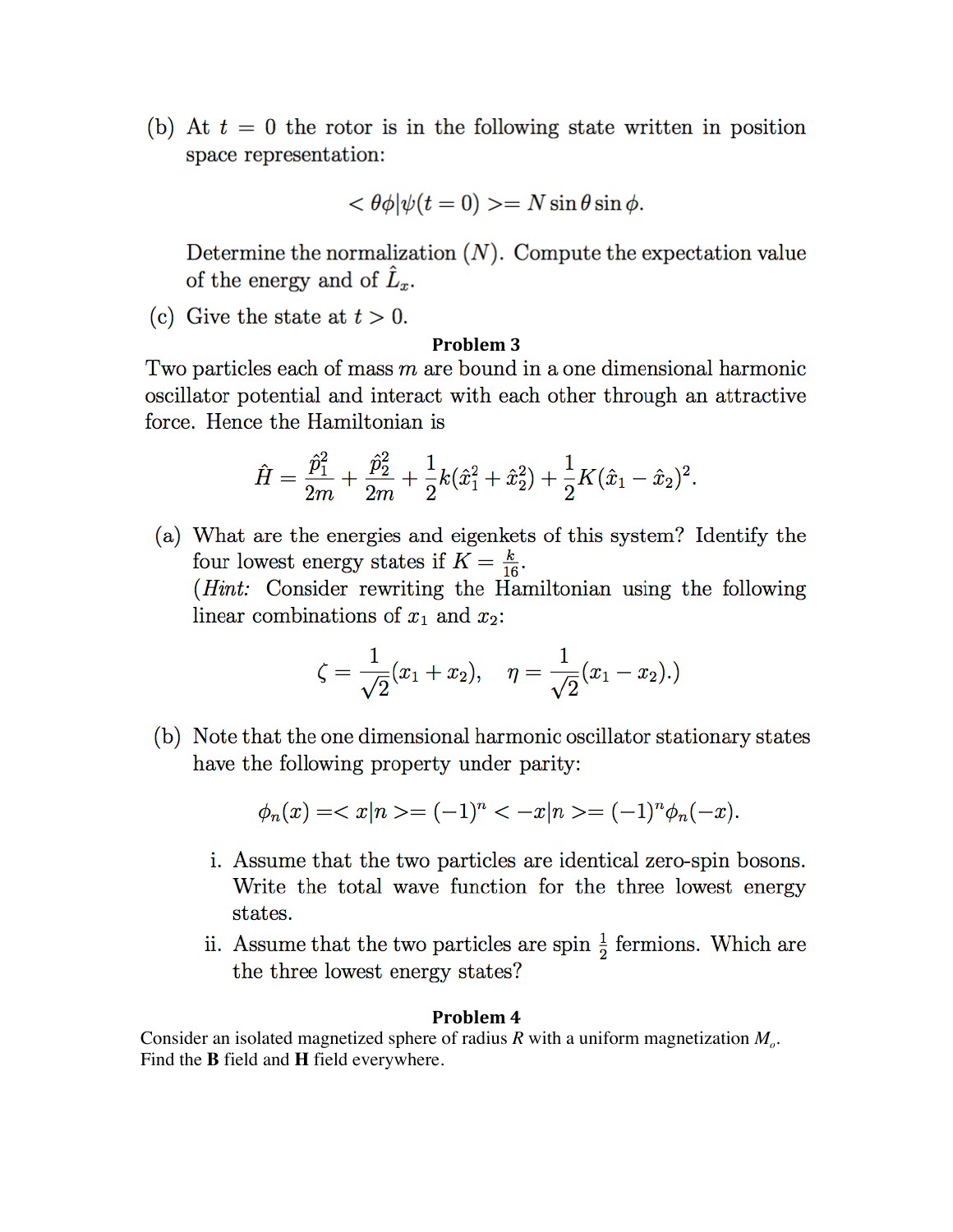#### **Problem**<sub>5</sub>

Electric potential values on two concentric spherical surfaces of radii  $r = a$  and  $r = b$  ( $b >$ *a*) are  $V_0 \cos^2 \theta$  and 0 respectively, where  $V_0$  is a constant and  $\theta$  is the angle measured from an axis through the center of the spheres. Find the potential everywhere in the empty space between the two spheres.

#### **Problem 6**

A plane  $z = 0$  separates vacuum  $(z < 0)$  and a dielectric  $(z > 0)$ . The electric field of a plane electromagnetic (EM) wave propagating in vacuum with electric permittivity  $\varepsilon$ <sub>o</sub> and magnetic permeability  $\mu_o$  has the form

$$
E = A \cos(\omega t - 4bx - 3bz)j,
$$

where *A* and *b* are constants in units of  $V/m$  and  $m<sup>-1</sup>$ , *i*, *j*, *k* are unit vectors along the Cartesian coordinates *x, y, z* and *t* is time. This EM wave is incident on the dielectric with permittivity  $\varepsilon = 2.25\varepsilon_o$  and permeability  $\mu = \mu_o$ .

- (a) Describe the polarization of the EM wave on the vacuum side.
- (b) What may be the values of the angular frequency  $\omega$  and wavelength  $\lambda$  of the EM wave on the vacuum side?
- (c) Find the direction and polarization of the transmitted EM wave within the dielectric.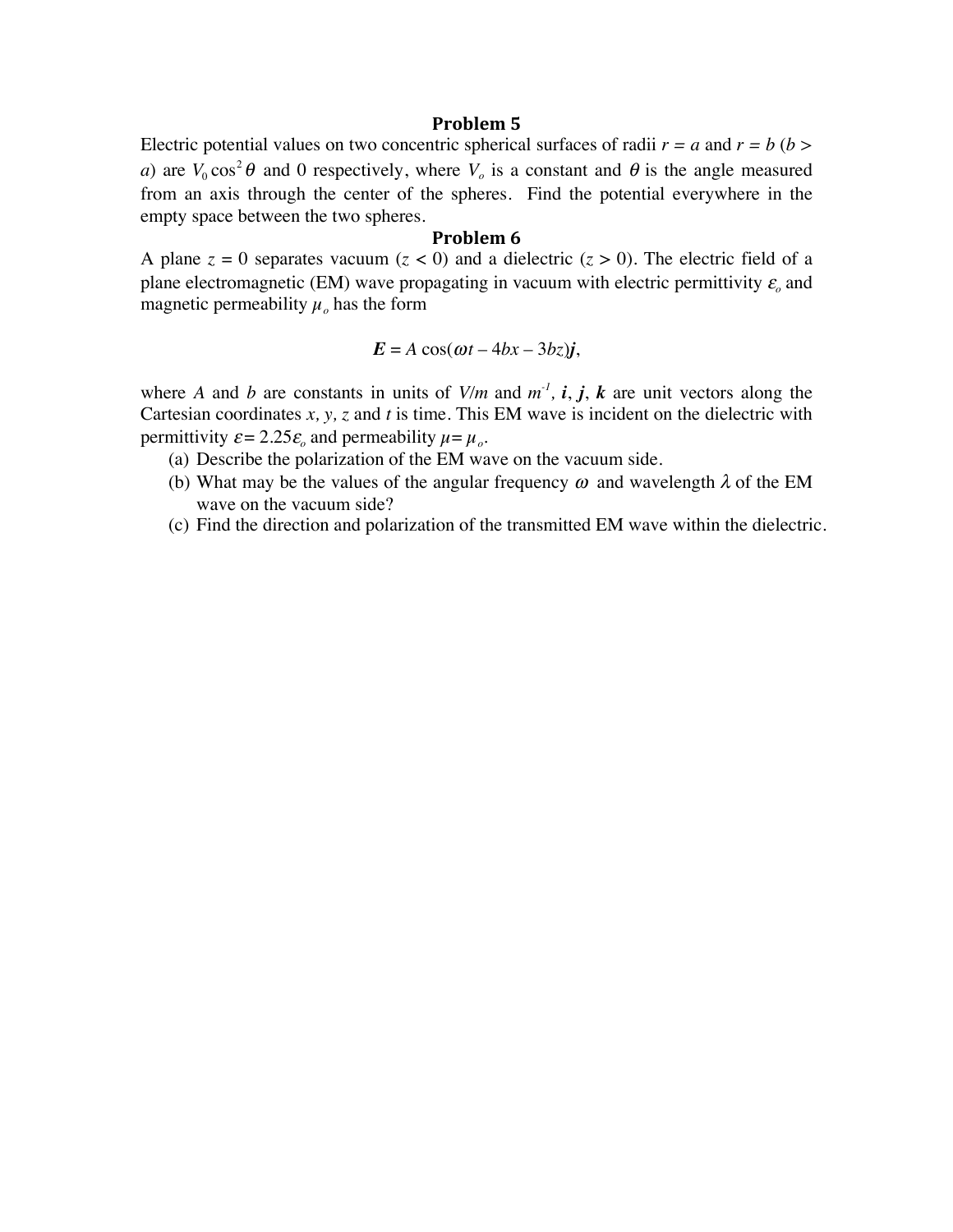### Formulae

One-dimensional harmonic oscillator

$$
\hat{H} = \frac{\hat{p}^2}{2m} + \frac{1}{2}k\hat{x}^2 = \frac{\hat{p}^2}{2m} + \frac{1}{2}m\omega^2\hat{x}^2;
$$
  

$$
[\hat{x}, \hat{p}] = i\hbar, \quad \hat{a} = \sqrt{\frac{m\omega}{2\hbar}}(\hat{x} + \frac{i}{m\omega}\hat{p}), \quad [\hat{a}, \hat{a}^\dagger] = 1
$$
  

$$
\hat{H}|n \rangle = \hbar\omega(\hat{a}^\dagger\hat{a} + \frac{1}{2})|n \rangle = \hbar\omega(n + \frac{1}{2})|n \rangle, \quad n = 0, 1, 2, \dots
$$
  

$$
|n \rangle = \frac{(\hat{a}^\dagger)^n}{\sqrt{n!}}|0 \rangle
$$

Angular momentum and spherical harmonics<br> $(i, j, k$  are the Cartesian components of the angular momentum, also denoted as  $x, y, z$ .)

$$
[\hat{J}_i, \hat{J}_j] = i\hbar \epsilon_{ijk}\hat{J}_k, \quad i, j, k = 1, 2, 3. \quad \hat{J}_\pm = \hat{J}_1 \pm i\hat{J}_2
$$

$$
\hat{J}_\pm |j, m\rangle = \hbar \sqrt{j(j+1) - m(m\pm 1)} |j, m\pm 1\rangle
$$

$$
\int_0^{2\pi} d\phi \int_0^{\pi} \sin \theta d\theta Y_{l,m}^*(\theta, \phi) Y_{l',m'}(\theta \phi) = \delta_{l,l'} \delta_{m,m'}
$$

$$
Y_{0,0} = \sqrt{\frac{1}{4\pi}}, \qquad Y_{1,\pm 1} = \mp \sqrt{\frac{3}{8\pi}} \sin \theta e^{\pm i\phi}, \qquad Y_{1,0} = \sqrt{\frac{3}{4\pi}} \cos \theta
$$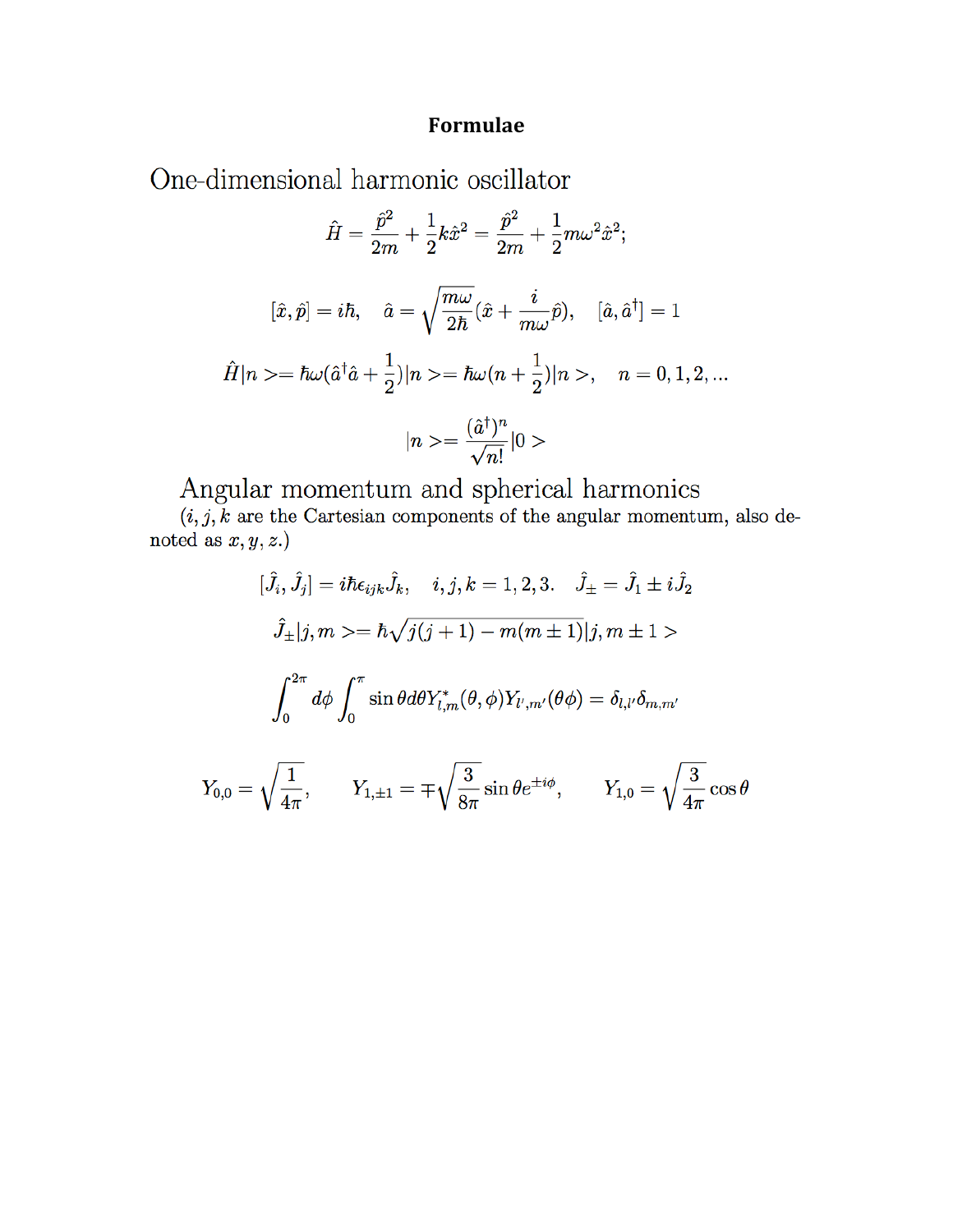## **Useful Equations**

• Maxwell's Equations:

$$
\nabla \cdot \vec{D} = \rho(\vec{x}) \qquad \oint \vec{D} \cdot d\vec{a} = Q_{enclosed}
$$
  
\n
$$
\nabla \times \vec{E} = -\frac{\partial \vec{B}}{\partial t} \qquad \oint \vec{E} \cdot d\vec{l} = -\frac{\partial \Phi_B}{\partial t}
$$
  
\n
$$
\nabla \cdot \vec{B} = 0 \qquad \oint \vec{B} \cdot d\vec{a} = 0
$$
  
\n
$$
\nabla \times \vec{H} = \vec{J} + \frac{\partial \vec{D}}{\partial t} \qquad \oint \vec{H} \cdot d\vec{l} = I_{enclosed} + \frac{\partial \Phi_B}{\partial t}
$$

- Boundary Conditions:  $\hat{n}$  is normal to the plane boundary,  $\sigma$  and  $\vec{K}$  are surface charge and current densities.

$$
\begin{aligned}\n\hat{n} \cdot (\vec{D}_1 - \vec{D}_2) &= \sigma \quad \hat{n} \cdot (\vec{B}_1 - \vec{B}_2) = 0 \\
\hat{n} \times (\vec{E}_1 - \vec{E}_2) &= 0 \quad \hat{n} \times (\vec{H}_1 - \vec{H}_2) = \vec{K}\n\end{aligned}
$$

• Static Potentials:  $\varphi$  and  $\vec{A}$  are the electric scalar and magnetic vector potentials,

$$
\vec{E} = -\nabla\varphi \quad \vec{H} = \nabla \times \vec{A}
$$

 $\bullet\,$  Potential of a dipole:

$$
\varphi(\vec{r})=\frac{\vec{P}\cdot\vec{r}}{4\pi\epsilon_0 r^3}
$$

 $\bullet\,$  Dipole Moment:

$$
\vec{P} = \int \vec{x} \rho(\vec{x}) d^3x
$$

• Lorentz Force:

$$
\frac{d\vec{p}}{dt} = q\vec{E} + q\vec{v} \times \vec{B}
$$

• Homogeneous Media:

$$
\begin{aligned}\n\vec{D} &= \epsilon \vec{E} = \epsilon_0 \vec{E} + \vec{P} \\
\vec{B} &= \mu \vec{H} = \mu_0 \left( \vec{H} + \vec{M} \right)\n\end{aligned}
$$

- Definitions:
	- -- Capacitance  $C=Q/V$
	- Resistance  $V = IR$
	- Inductance - $V = -L dI/dt$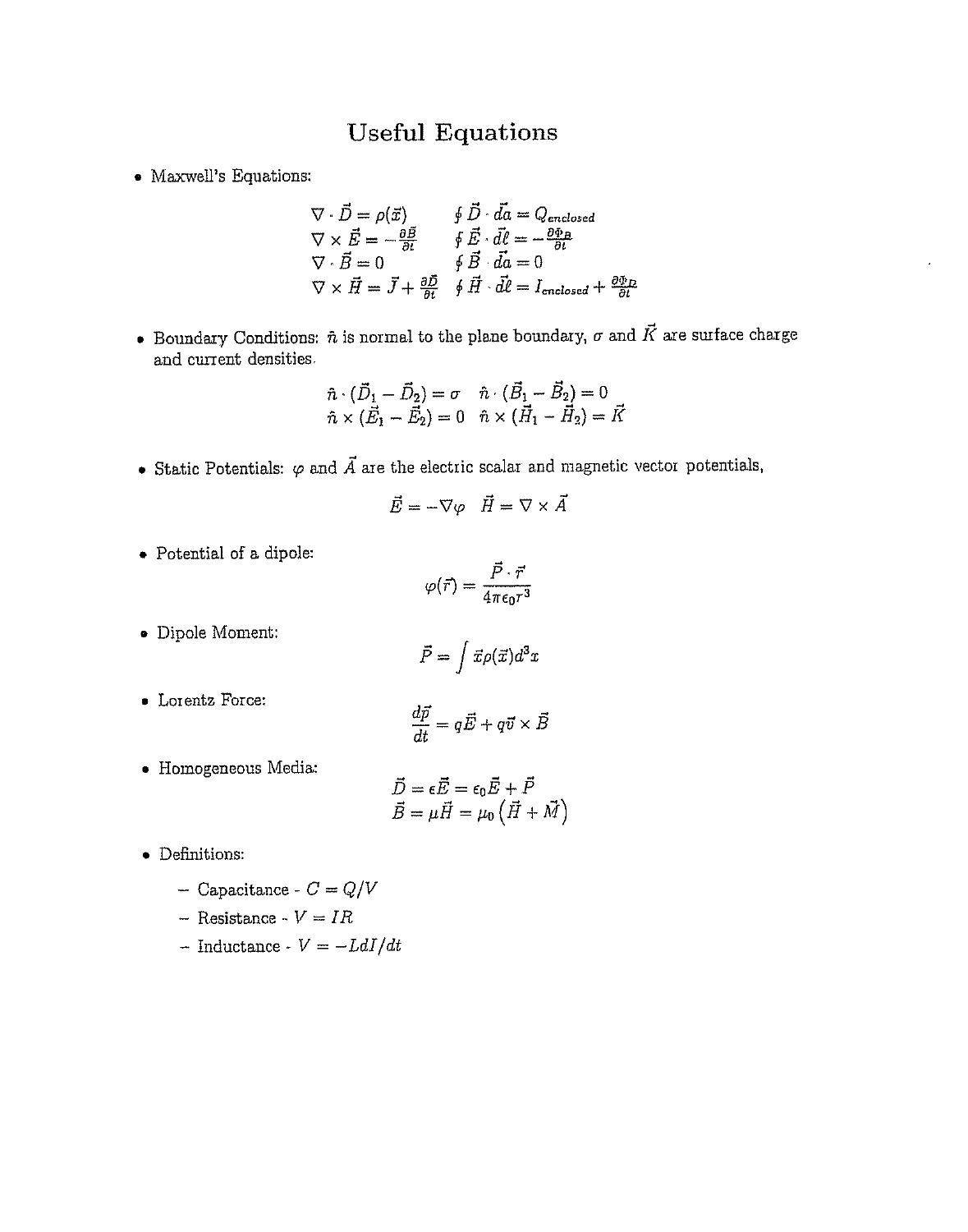Electric dipole

$$
V_{\text{dipole}} = \frac{1}{4\pi\epsilon_0} \frac{\mathbf{p} \cdot \mathbf{r}}{r^3}
$$

$$
E_{\text{dipole}} = \frac{1}{4\pi\epsilon_0} \frac{p}{r^3} \left[2\cos\theta \, \hat{r}_1 + \sin\theta \, \hat{\theta}_1\right]
$$

For a dielectric with polarization  $P$ , the potential is

$$
V(r) = \frac{1}{4\pi\epsilon_0} \int \frac{P(r') \cdot (r - r')}{|r - r'|^3} dr'
$$

$$
= \frac{1}{4\pi\epsilon_0} \int \frac{-\nabla \cdot P(r')}{|r - r'|} dr' + \frac{1}{4\pi\epsilon_0} \int \frac{P(r') \cdot n_1}{|r - r'|} da'
$$

$$
D = \epsilon_0 E + P
$$

Quadrupole moment tensor:  $Q_{ij} = \int (3 x_i x_j - r^2 \delta_{ij}) \rho(r) d\tau$  $\mathbb{R}^n$ 

- Current density :  $J = n q v = p v$
- Ohm's law :  $\mathbf{J} = \sigma \ \mathbf{E}$

Capacitor :  $Q = CV$ 

Continuity Equation : 
$$
\nabla \cdot \mathbf{J} + \frac{\partial \rho_f}{\partial t} = 0
$$
,

Biot-Savart Law  
B(r) = 
$$
\frac{\mu_0}{4\pi}
$$
  $\int \frac{I dI' x (r - r')}{|r - r'|^3} = \frac{\mu_0}{4\pi} \int \frac{J_f(r') x (r - r')}{|r - r'|^3} dr'$ 

Vector potential

r potential  
\n
$$
A(r) = \frac{\mu_0}{4\pi} \int \frac{J_f(r')}{|r - r'|} dr'
$$
\n
$$
d\vec{A}(r) = \frac{\mu_0}{4\pi} \frac{d\vec{I}}{r}
$$

$$
\vec{E}=-\tfrac{\partial \vec{A}}{\partial t}-\bigtriangledown V
$$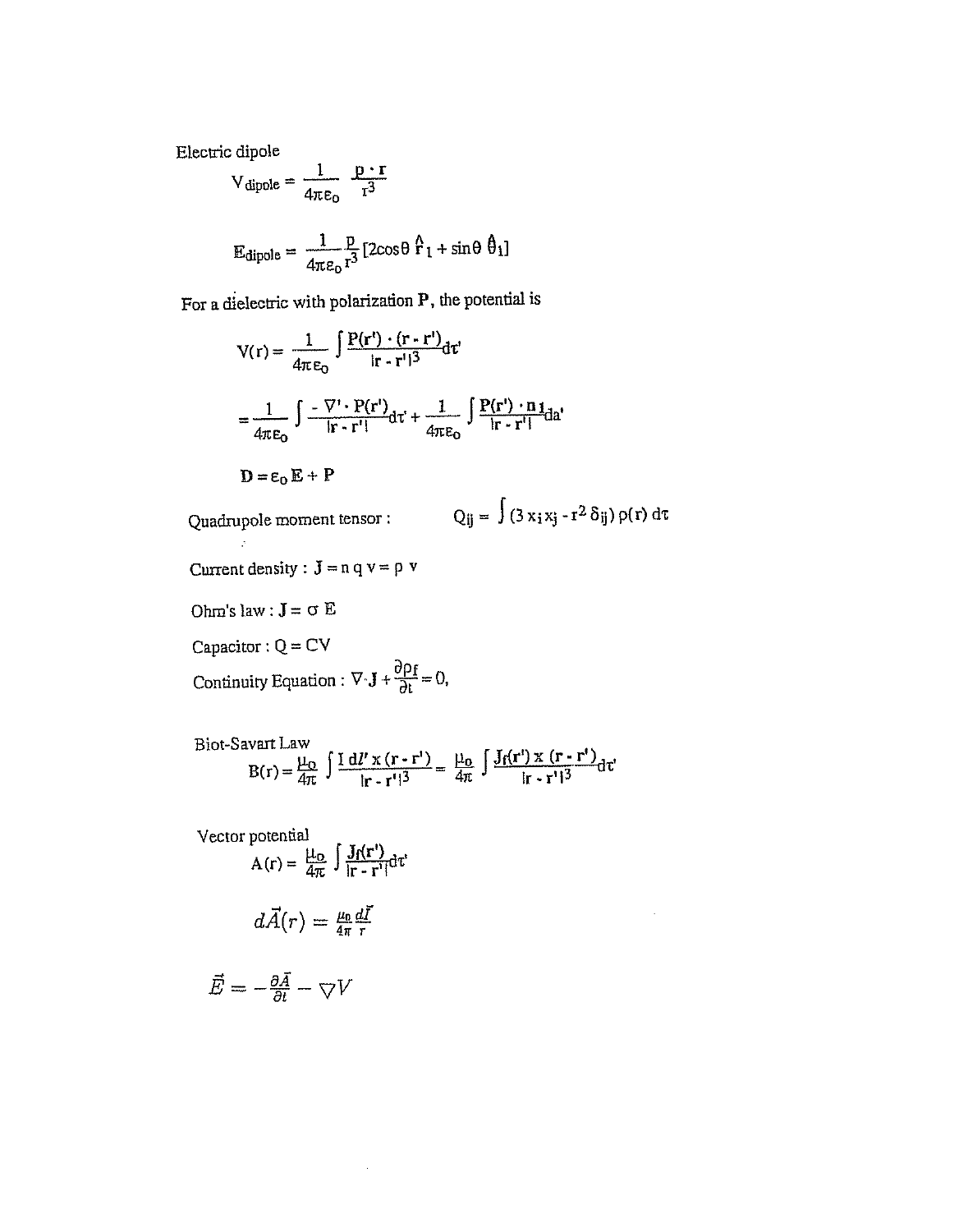#### Some useful mathematical information:

1. General solution of  $\frac{\partial}{\partial r}(r^2 \frac{\partial V}{\partial r}) + \frac{1}{\sin \theta} \frac{\partial}{\partial \theta}(\sin \theta) \frac{\partial V}{\partial \theta} = 0$  in spherical coordinates  $\infty$  $\mathbf{p}$ 

$$
V(r,\theta) = \sum_{n=0} (A_n r^n + \frac{b_n}{r^{n+1}}) P_n(\cos \theta)
$$

where  $P_n(\cos\theta)$  is the Legendre polynomials and

$$
\int_{-\pi}^{\pi} P_{\rm m}(\cos \theta) P_{\rm n}(\cos \theta) d(\cos \theta) = \frac{2}{2n+1} \delta_{\rm mn}
$$

 $\bar{1}$ 

 $P_0(\cos\theta) = 1$ ,  $P_1(\cos\theta) = \cos\theta$ ,  $P_2(\cos\theta) = (3\cos^2\theta - 1)/2$ ,  $P_3(\cos\theta) = (5\cos^3\theta - 3\cos\theta)/2$ ,

 $\mathcal{L}_{\rm{in}}$ 

2. General solution of 
$$
\frac{\partial}{\partial \rho} (\rho \frac{\partial V}{\partial \rho}) + \frac{1}{\rho} \frac{\partial^2 V}{\partial \phi^2} = 0
$$
 in cylindrical coordinates 
$$
V(\rho, \phi) = D_0 + A_0 \ln \rho + \sum_V (A_V \rho^V + \frac{B_V}{\rho^V}) (C_V \sin V\phi + D_V \cos V\phi)
$$

For unrestricted  $\phi$ ,  $v =$  positive non-zero integer.

$$
\pi
$$
\n
$$
\int_{-\pi}^{\pi} \sin m\phi \sin n\phi \,d\phi = \pi \delta_{mn}, \quad \int_{-\pi}^{\pi} \cos m\phi \cos n\phi \,d\phi = \pi \delta_{mn}, \quad \int_{-\pi}^{\pi} \sin m\phi \cos n\phi \,d\phi = 0
$$
\n3. General solution of  $\frac{\partial^2 V}{\partial x^2} + \frac{\partial^2 V}{\partial y^2} = 0$ ,  $V(x,y) = \sum_{a} \left\{ \exp(\pm a_n x) \right\} \left\{ \exp(\pm ia_n y) \right\}$   
\n $e^{\pm ix} = \cos x \pm i \sin x, \quad e^{\pm x} = \cosh x \pm \sinh x$   
\na  
\n
$$
\int_{0}^{\pi} \sin \frac{m\pi x}{a} \sin \frac{n\pi x}{a} dx = \frac{a}{2} \delta_{mn}, \quad \int_{0}^{\pi} \cos \frac{m\pi x}{a} \cos \frac{n\pi x}{a} dx = \frac{a}{2} \delta_{mn}, \quad \int_{0}^{\pi} \sin \frac{m\pi x}{a} \cos \frac{n\pi x}{a} dx = 0
$$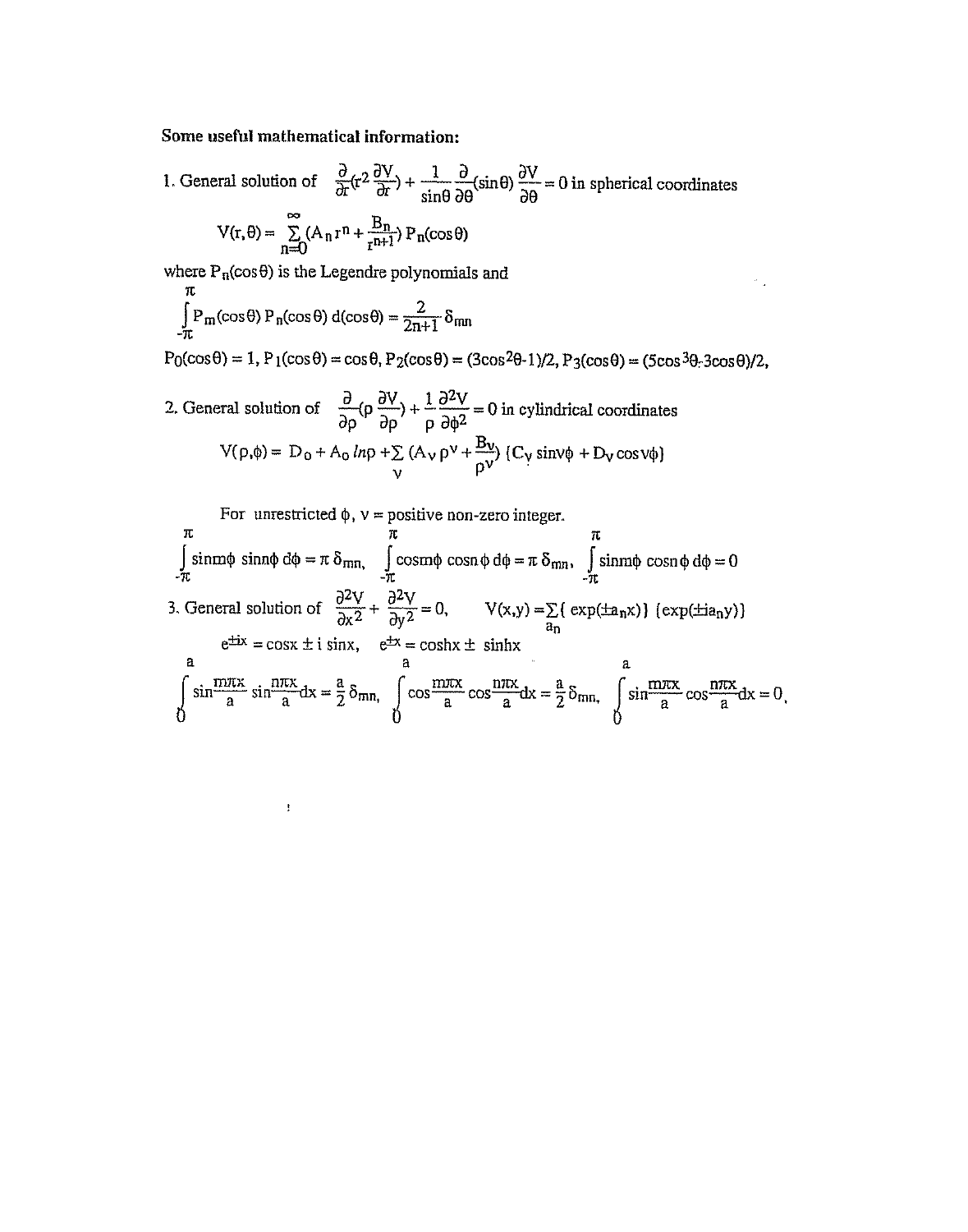### **VECTOR DERIVATIVES**

CARTESIAN.  $d\mathbf{l} = dx \hat{\mathbf{i}} - dy \hat{\mathbf{j}} - dz \hat{\mathbf{k}}$ ;  $d\tau = dx dy dz$ Gradient.  $\nabla t = \frac{\partial t}{\partial x}\hat{i} - \frac{\partial t}{\partial y}\hat{j} + \frac{\partial t}{\partial x}\hat{k}$ Divergence.  $\nabla \cdot \mathbf{v} = \frac{\partial v_x}{\partial x} + \frac{\partial v_y}{\partial y} + \frac{\partial v_z}{\partial z}$  $\nabla \times \mathbf{v} = \left(\frac{\partial v_x}{\partial v} - \frac{\partial v_y}{\partial z}\right)\hat{i} + \left(\frac{\partial v_x}{\partial z} - \frac{\partial v_z}{\partial x}\right)\hat{j} + \left(\frac{\partial v_y}{\partial x} - \frac{\partial v_z}{\partial y}\right)\hat{k}$ Curl.  $\nabla^2 t = \frac{\partial^2 t}{\partial x^2} + \frac{\partial^2 t}{\partial y^2} + \frac{\partial^2 t}{\partial z^2}$ Laplacian. SPHERICAL.  $d\mathbf{l} = dr \hat{r} + r d\theta \hat{\theta} + r \sin \theta d\phi \hat{\phi}$ ;  $d\tau = r^2 \sin \theta dr d\theta d\phi$ Gradient.  $\nabla t = \frac{\partial t}{\partial x} \hat{r} + \frac{1}{r} \frac{\partial t}{\partial \theta} \hat{\theta} + \frac{1}{r \sin \theta} \frac{\partial t}{\partial \theta} \hat{\phi}$ Divergence.  $\nabla \cdot \mathbf{v} = \frac{1}{r^2} \frac{\partial}{\partial r} (r^2 v_r) + \frac{1}{r \sin \theta} \frac{\partial}{\partial \theta} (\sin \theta v_{\theta}) + \frac{1}{r \sin \theta} \frac{\partial v_{\theta}}{\partial \phi}$  $\nabla \times \mathbf{v} = \frac{1}{r \sin \theta} \left[ \frac{\partial}{\partial \theta} (\sin \theta v_{\phi}) - \frac{\partial v_{\phi}}{\partial \theta} \right] \hat{r}$ Curl.  $+ \frac{1}{r} \left[ \frac{1}{\sin \theta} \frac{\partial v}{\partial \phi} - \frac{\partial}{\partial r} (rv_{\phi}) \right] \hat{\theta} + \frac{1}{r} \left[ \frac{\partial}{\partial r} (rv_{\theta}) - \frac{\partial v}{\partial \theta} \right] \hat{\phi}$ Laplacian.  $\nabla^2 t = \frac{1}{r^2} \frac{\partial}{\partial r} \left( r^2 \frac{\partial t}{\partial r} \right) + \frac{1}{r^2 \sin \theta} \frac{\partial}{\partial \theta} \left( \sin \theta \frac{\partial t}{\partial \theta} \right) + \frac{1}{r^2 \sin^2 \theta} \frac{\partial^2 t}{\partial \theta^2}$ CYLINDRICAL  $d\mathbf{l} = dr \hat{r} + r d\phi \hat{\phi} + dz \hat{z}$ ;  $d\tau = r dr d\phi dz$  $\nabla t = \frac{\partial t}{\partial r}\hat{r} + \frac{1}{r}\frac{\partial t}{\partial \phi}\hat{\phi} + \frac{\partial t}{\partial z}\hat{z}$ Gradient. Divergence.  $\nabla \cdot \mathbf{v} = \frac{1}{r} \frac{\partial}{\partial r} (r v_r) + \frac{1}{r} \frac{\partial v_s}{\partial \phi} + \frac{\partial v_r}{\partial z}$  $\nabla \times \mathbf{v} = \left[ \frac{1}{r} \frac{\partial v_z}{\partial \Phi} - \frac{\partial v_z}{\partial z} \right] \mathbf{\dot{r}} + \left[ \frac{\partial v_r}{\partial z} - \frac{\partial v_z}{\partial r} \right] \mathbf{\dot{\phi}}$ Curl.  $+\frac{1}{\epsilon}\left[\frac{\partial}{\partial x}(rv_{\phi})-\frac{\partial v}{\partial y}\right]\hat{z}$ Laplacian.  $\nabla^2 t = \frac{1}{r} \frac{\partial}{\partial r} \left( r \frac{\partial t}{\partial r} \right) + \frac{1}{r^2} \frac{\partial^2 t}{\partial \Delta^2} + \frac{\partial^2 t}{\partial z^2}$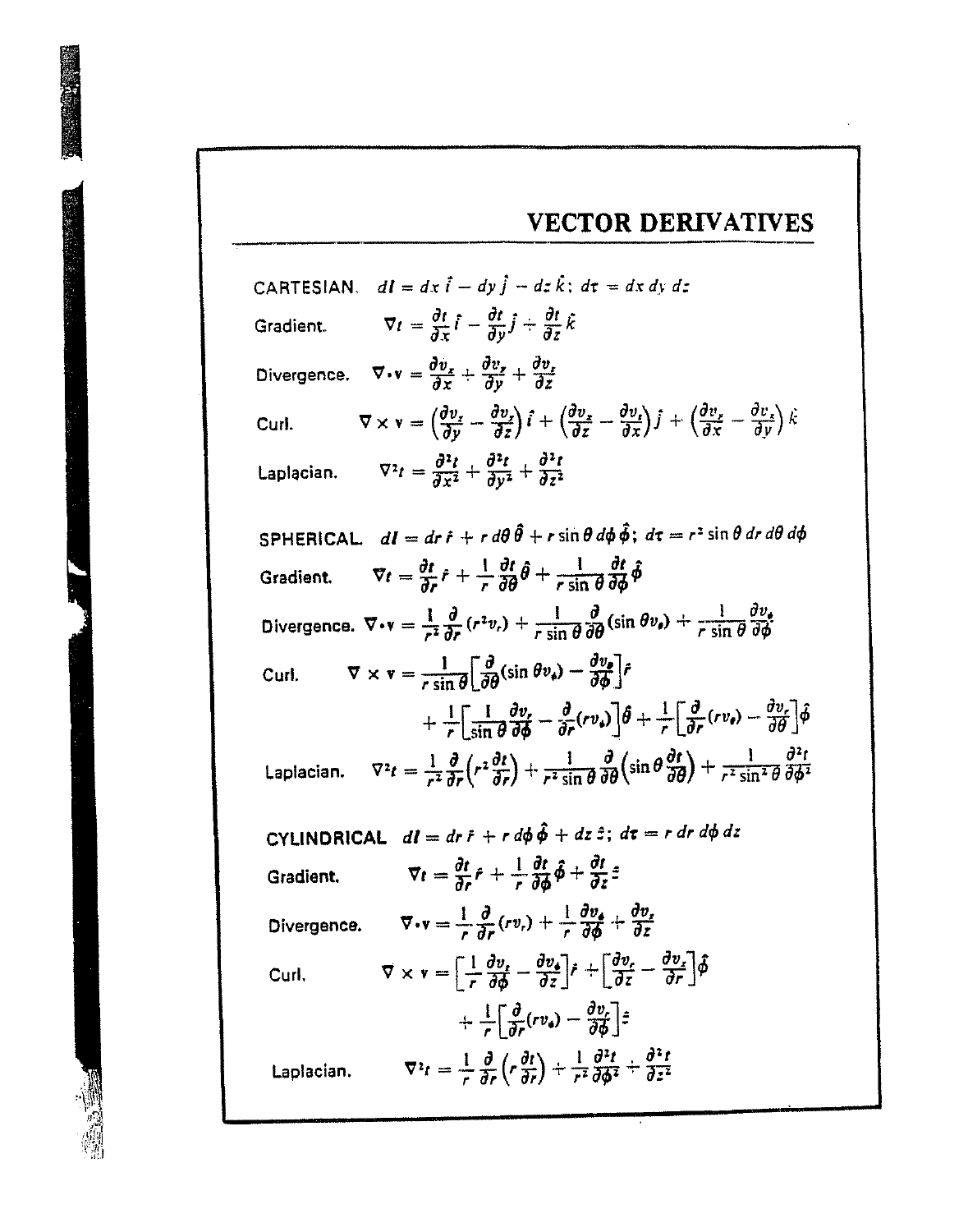## **VECTOR IDENTITIES**

TRIPLE PRODUCTS

- (1)  $A \cdot (B \times C) = B \cdot (C \times A) = C \cdot (A \times B)$
- (2) A  $\times$  (B  $\times$  C) = B(A  $\cdot$  C) C(A  $\cdot$  B)

### PRODUCT RULES

(3)  $\nabla(fg) = f(\nabla g) + g(\nabla f)$ (4)  $\nabla(A \cdot B) = A \times (\nabla \times B) + B \times (\nabla \times A) + (A \cdot \nabla)B + (B \cdot \nabla)A$ (5)  $\nabla \cdot (f\mathbf{A}) = f(\nabla \cdot \mathbf{A}) + \mathbf{A} \cdot (\nabla f)$ (6)  $\vec{\nabla} \cdot (A \times B) = B \cdot (\vec{\nabla} \times A) - A \cdot (\vec{\nabla} \times B)$ (7)  $\nabla \times (f\mathbf{A}) = f(\nabla \times \mathbf{A}) - \mathbf{A} \times (\nabla f)$ (8)  $\vec{\nabla} \times (A \times B) = (B \cdot \vec{\nabla})A - (A \cdot \vec{\nabla})B + A(\vec{\nabla} \cdot B) - B(\vec{\nabla} \cdot A)$ SECOND DERIVATIVES (9)  $\vec{\nabla} \cdot (\vec{\nabla} \times A) = 0$ 

(10) 
$$
\nabla \times (\nabla f) = 0
$$
  
(11)  $\nabla \times (\nabla \times A) = \nabla(\nabla \cdot A) - \nabla^2 A$ 

# FUNDAMENTAL THEOREMS

Gradient Theorem: 
$$
\int_{a}^{b} (\nabla f) \cdot dI = f(b) - f(a)
$$
  
\nDivergence Theorem: 
$$
\int_{\text{volume}} (\nabla \cdot A) d\tau = \oint_{\text{surface}} A \cdot d\mathbf{a}
$$
  
\nCurl Theorem: 
$$
\int_{\text{surface}} (\nabla \times A) \cdot d\mathbf{a} = \oint_{\text{line}} A \cdot dI
$$